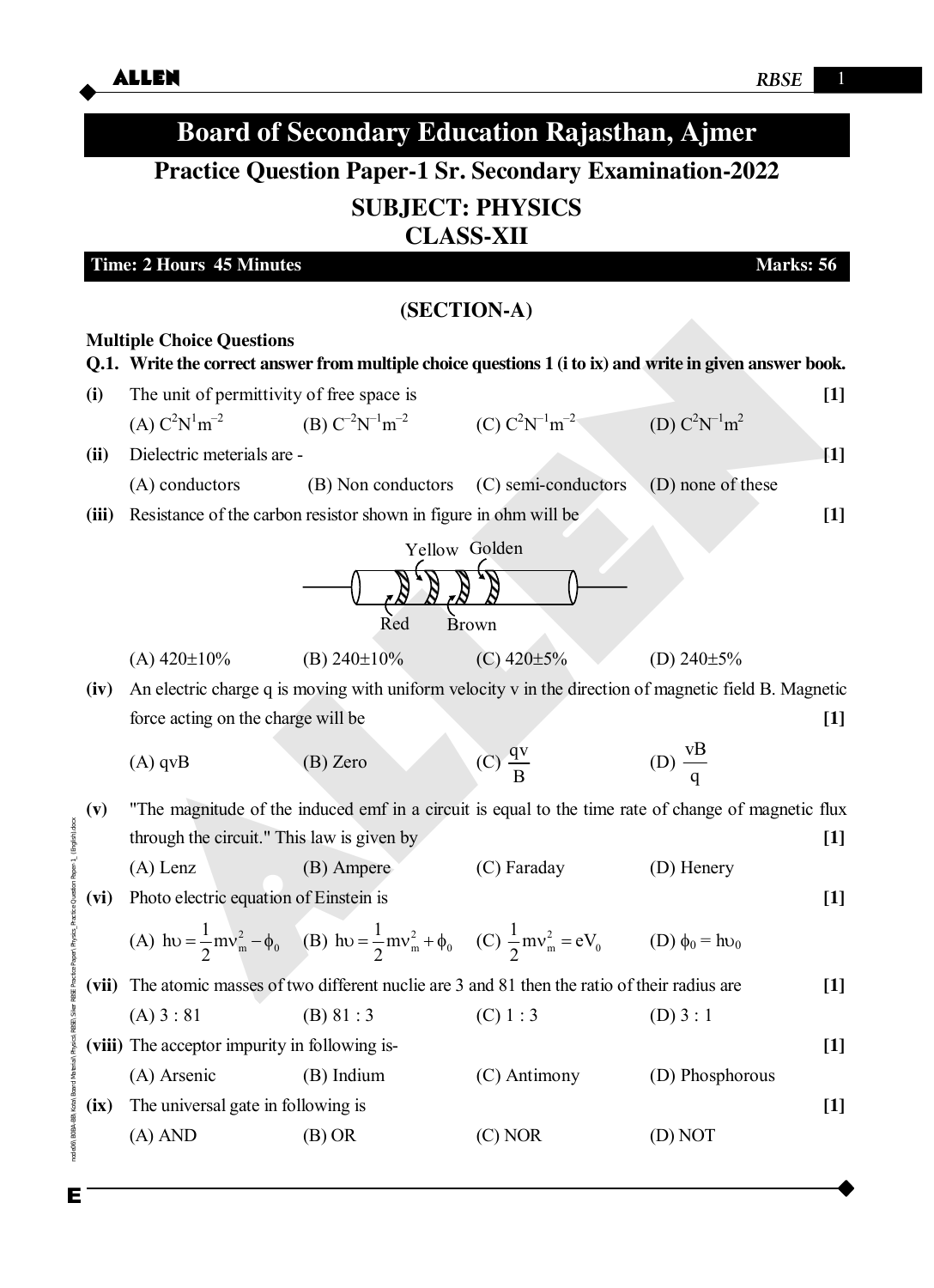## **Q.2. Fill in the blanks -**

|      | Q.3. Give the answer of the following question in one line.                                                |                   |  |
|------|------------------------------------------------------------------------------------------------------------|-------------------|--|
|      |                                                                                                            | $\lceil 1 \rceil$ |  |
|      |                                                                                                            | $[1]$             |  |
| (ii) |                                                                                                            | $[1]$             |  |
|      | filled completely between the plates then the new value of capacitance is                                  | $[1]$             |  |
| (i)  | The capacitance of the parallel plate capacitor in vacuum is $C0$ . A material of dielectric constant K is |                   |  |

- **(i)** Draw circuit diagram for comparison of emf of two primary cells with the help of potentiometer. **[1]**
- **(ii)** How is a galvanometer converted into a voltmeter ? **[1]**
- Cive the answer of the following question in one line.<br>
Draw circuit diagram for comparison of emf of two primary cells with the help of potentiometer. [1]<br>
How is a galvanometer converted into a voltmeter?<br>
A bar magnet **(iii)** A bar magnet NS is moved in the direction indicated by an arrow between two coils AB and CD as shown in the figure. in which Coil the direction of current will look like anti- clockwise if viewed from left side ? **[1]**



- **(iv)** Write the name of experiment supporting the wave nature of particle. **[1]**
- **(v)** An alpha particle and a proton have same kinetic energies. Which one of these particles has lowest de-Broglie wavelength ? **[1]**
- **(vi)** Write the difference between Nuclear fission and Nuclear fusion. **[1]**
- **(vii)** Draw a graph between the binding energy per nucleon and mass number. **[1]**
- **(viii)** Write the names of the logic gates related to figure P and Table Q. **[1/2+1/2=1]**



| Input | Output |
|-------|--------|
| B     |        |
|       |        |
|       |        |
|       |        |
|       |        |

Figure P Table Q

Е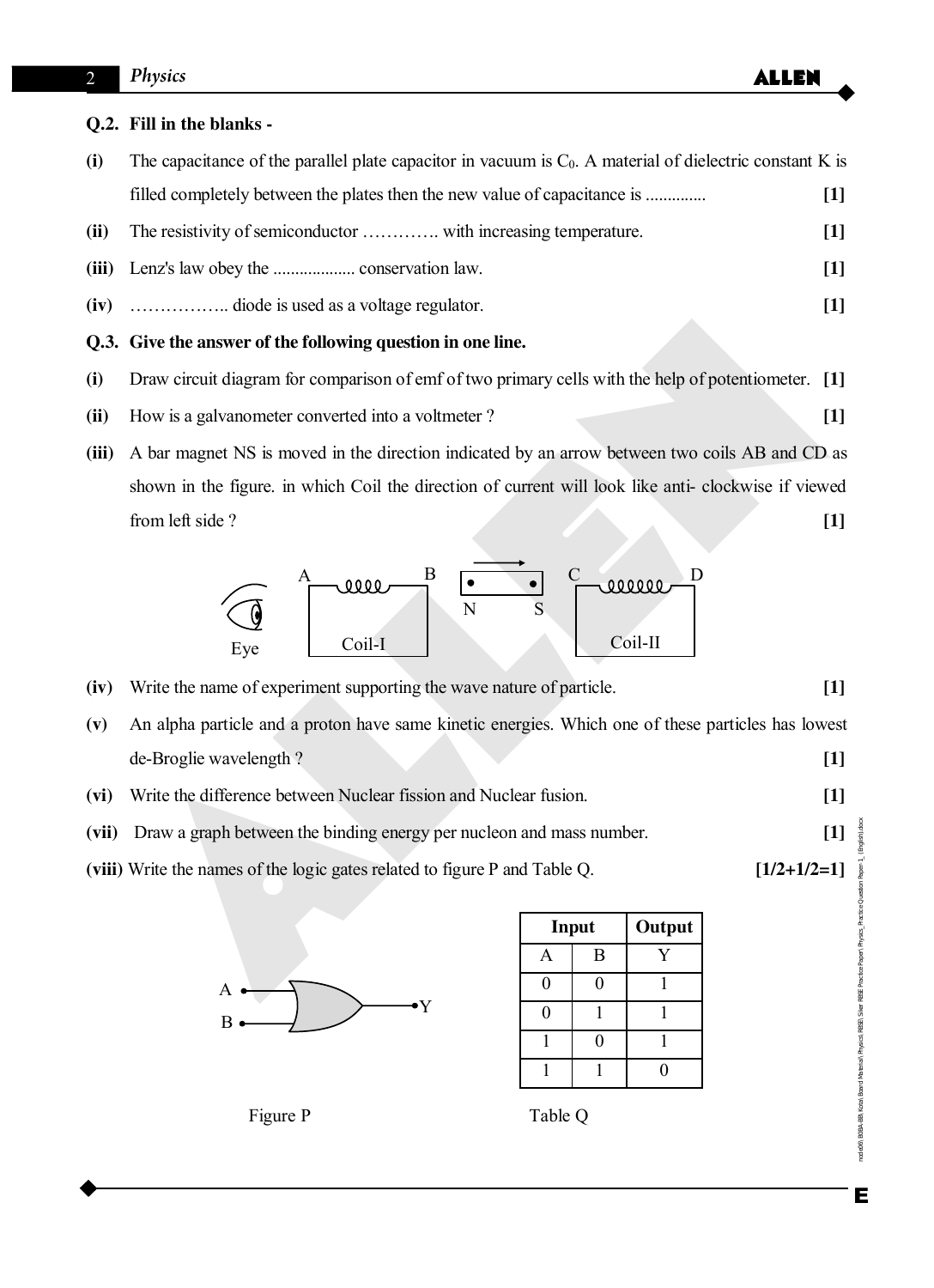# **(SECTION-B)**

## **Short Answer type question:–**

- **4.** Derive an expression for electric potential due to a point charge at a distance r from the charge. **[1½]**
- **5.** Calculate the equivalent capacity of the combination of capacitors between A and B in given diagram. **[1½]**



- **6.** Write two differences between the terminal voltage (V) and e.m.f.  $(\epsilon)$  of the cell.  $[1\frac{1}{2}]$
- **7.** In the given circuit diagram, find the value of unknown resistance S, in the balancing condition of meter bridge. **[1½]**



**8.** A conducting rod of length ' $\ell$ ' is moving with constant linear speed v in a uniform magnetic field B. This arrangement is mutually perpendicular. Obtain the expression of motional electromotive force.

 **[1½]**

A<br>
Figure B<br>
Such the given circuit diagram, find the value of unknown resistance S, in the balancing condition of<br>
meter bridge.<br>
The the given circuit diagram, find the value of unknown resistance S, in the balancing co Enode06\B0BA-BB\Kota\Board Material\Physics\RBSE\Siker RBSE Practice Paper\Physics\_Practice Question Paper-1\_ (English).docx **9.** Current In a circuit falls from 5 Amp to zero in 0.1second. If an average e.m.f. of 100 volt is induced then calculate self-inductance of inductor in the circuit. **[1½] 10.** Define total internal reflection. Write the name of any two phenomena based on it. **[1½] 11.** Write any three differences between primary and secondary rainbow. **[1½] 12.** Establish the relation between focal length (f) and radius of curvature (R) for a spherical mirror.  **[1½] 13.** The focal lengths of an objective lens and eyepiece are 192 cm and 8 cm respectively in a telescope. Calculate its magnifying power and the separation between the two lenses. **[1½] 14.** Write the function of moderator, coolant and control rods in the nuclear reactor. **[1½] 15.** In a radioactive sample the numbers of active nuclei remains 6.25% of its initial value in 6 hours. find the half-life of the radioactive sample. **[1½]**